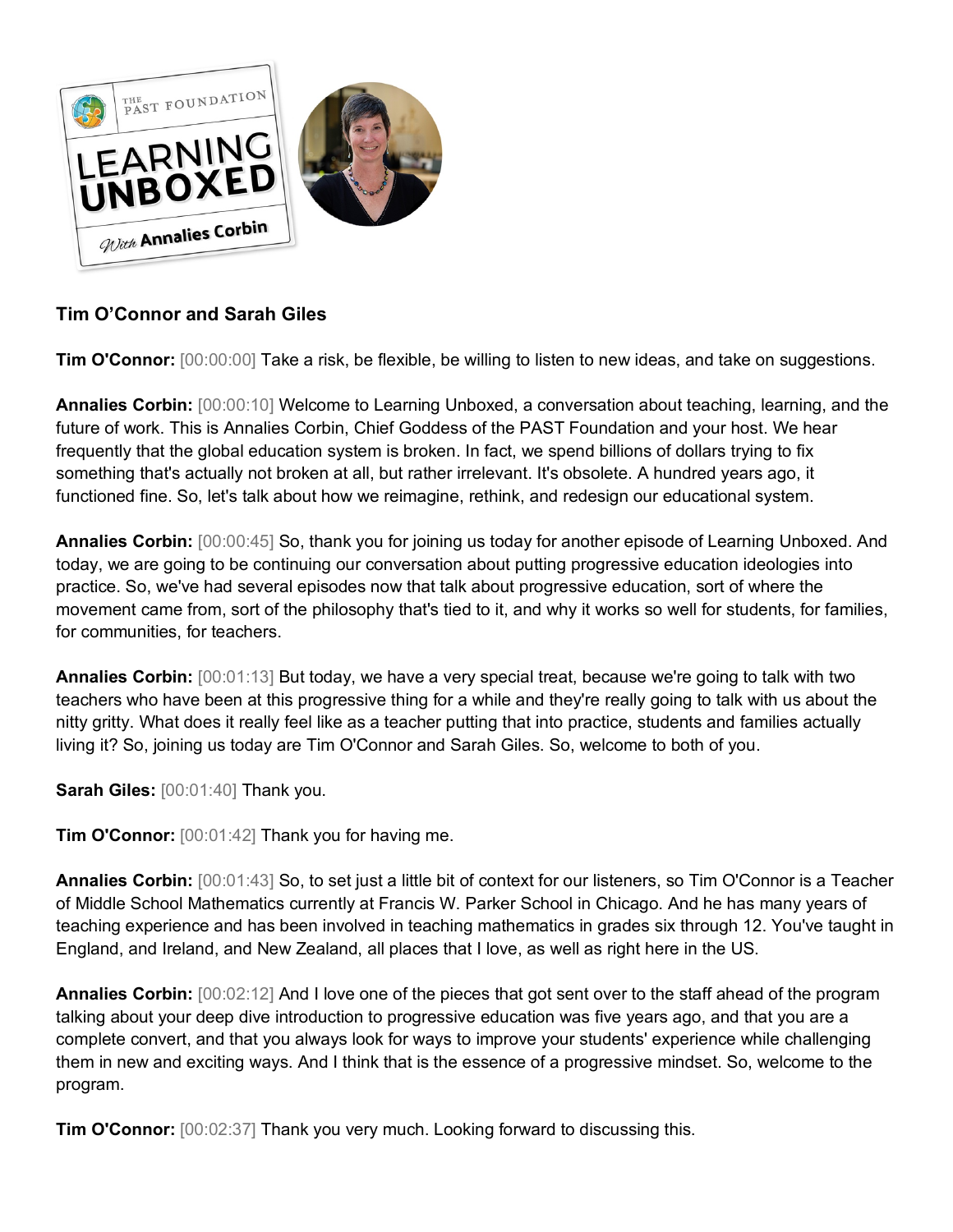**Annalies Corbin:** [00:02:40] It's going to be fun. And joining Tim is Sarah Giles. And I actually have known Sarah for a number of years. She teaches in a two-three multi-age classroom, which I always very much appreciate and love as well, at Wickliffe Progressive Elementary School, which we've talked about numerous times on the program. And full disclosure, Ms. Giles had my youngest son. So, for two years, he worked with, lived with, interacted with Ms. Giles in her classroom at Wickliffe Progressive Elementary School. So, welcome, Sarah.

**Sarah Giles:** [00:03:19] Thank you.

**Annalies Corbin:** [00:03:21] Well, first and foremost, I want to dig in, Sarah, just a little bit, as we sort of think about this conversation, I want to start, because you're actually the first teacher that we've had on specifically coming out of a multi-age and multigrade sort of classroom experience tied to the progressive component, which is not necessarily that unusual within progressive, but sort of set the stage for our listeners who may not be familiar with this practice of having these multi-age or multigroup students. And why does that appeal to you as a teacher?

**Sarah Giles:** [00:03:57] Okay. So, actually, I feel like I get asked this question a lot by people who either have never heard of it or are curious about it. And so, in a multi-age classroom, it is a purposeful joining of different ages. And so, sometimes, there's some misunderstanding or confusion that it's, oh, they didn't have enough teachers, so they kind of like smooshed some grades together, which is not true. It is sometimes also referred to as a family grouping. And really, the purposeful grouping of the children is so that there are many purposes.

**Sarah Giles:** [00:04:37] One, that you build a relationship with the child and the family, and that continues for two years. And so, I think a big component to progressive education is the relationships that we build and our ability to really understand the whole child. And so, that piece makes that much smoother rather than if you go from one straight grade to another. We also purposefully group in a family grouping when we think about just kind of the spectrum of children. So, if I were to teach just second grade, I would have a developmental spectrum of child interests, abilities, life experiences.

**Sarah Giles:** [00:05:26] And so, by adding another grade level to that, it really just widens the spectrum, but doesn't particularly change anything, just encompasses a little bit more. And so, what that allows is for children to more fluidly move between curriculum, different projects, different components of literacy. And I think that with that comes an ability to either stretch ourselves as learners and an ability to kind of be scooped up for children that are needing that experience as well without kind of feeling like things are like grouped in a choppy way, if that kind of makes sense.

**Annalies Corbin:** [00:06:12] Yeah. And I can say as a parent who's experienced this, that it was definitely the case for my child. And all through his Wickliffe experience, he had multiple years where he had this multi-age group, and correct me if I'm wrong, Sarah, at that time, you were a one-two, not a two-three, right?

**Sarah Giles:** [00:06:32] That is correct.

**Annalies Corbin:** [00:06:32] So, when my son was going through the first and second grade, and I can say that one of the advantages I saw to it is that it made it possible for the teacher to have enough experience with an individual child to catch things both positive and negative really, really early, because you've got this big, broad set of experiences with a child. And so, I can certainly say that played out for us in particular as one of those key benefit pieces. So, it was a great piece.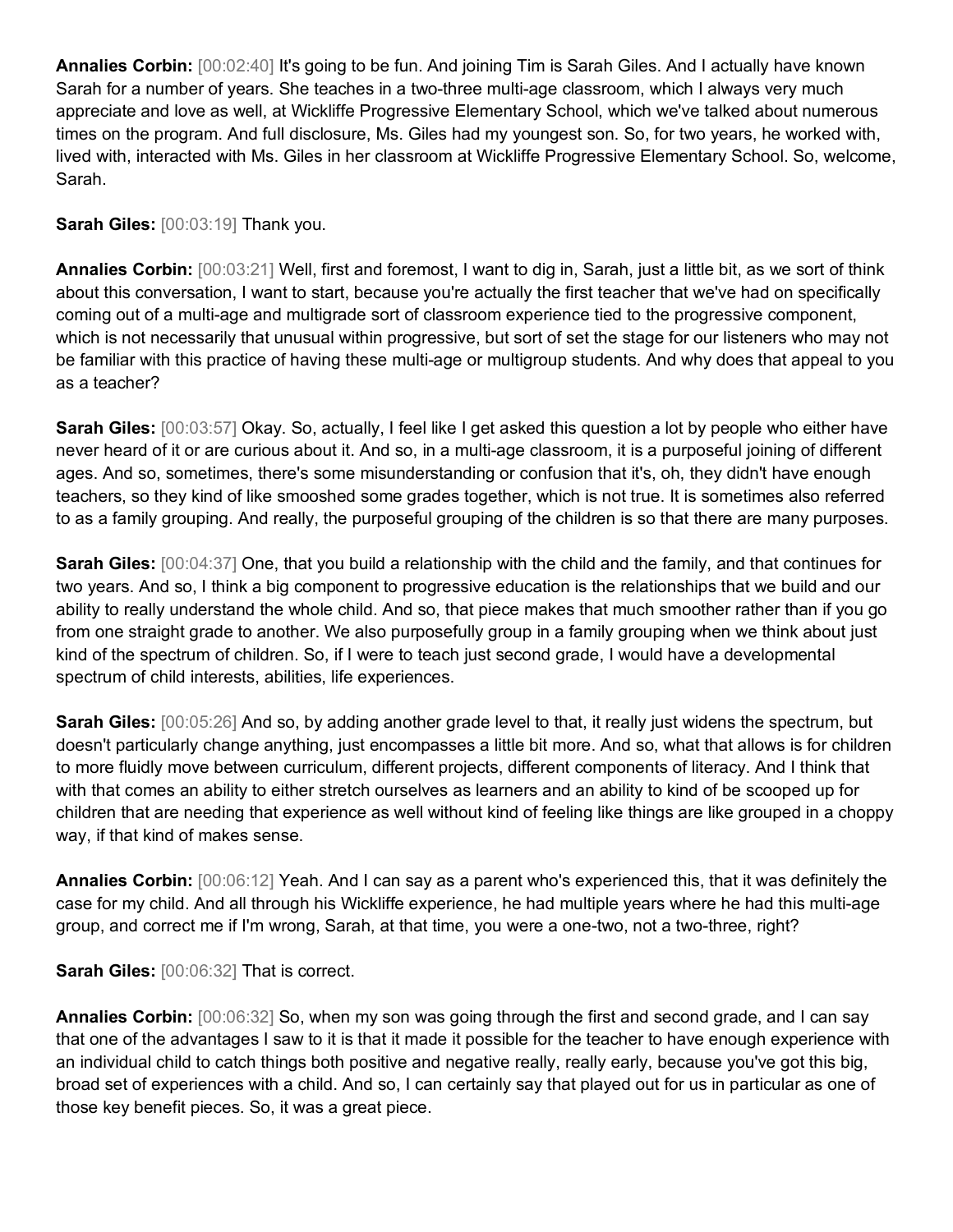**Sarah Giles:**  $[00:07:04]$  Absolutely. And I think from the child perspective, in addition to that relationship piece, it's really amazing to watch your children come back in that second year and see them just like come out of their shells as leaders. And when we think about Vygotsky and his theories that we kind of like have these experts that are bringing our other learners along, I think it allows for that to happen a little more easily, because our spectrum is a little larger, but also because, I think, like in my current grade level, when my third graders come in, they're excited for that.

**Sarah Giles:** [00:07:50] They are ready to be leaders and to show the children, other children like, well, this is where we could get a pencil even, like something so little. And I think it's interesting, this year, in particular with school, beginning distance learning and our hybrid experience, I didn't do something I typically do, which is to have, we call them silver and gold buddies. So, like my third graders, I pair up with a second grader. And when we came back to school, they all were asking like, well, why don't we have the silver and gold buddy? Why didn't we do that? And so, I think it stands out to them, even though they don't realize that the multi-age experience stands out to them.

**Annalies Corbin:** [00:08:33] Yeah. But definitely, it's a wonderful way to scaffold kids to be ready for the next sort of big transition that happens, which really gets us into a conversation about middle school. And so, because those transitions are really, really important and the foundational components of students who participate in progressive education at an elementary school, those transitions, I think, in many ways are often easier for them. So, help us a little bit, because we have spoken numerous times.

**Annalies Corbin:**  $[00:09:04]$  In fact, every chance I get to mention the word Wickliffe on this program, it always comes up, because it's such a wonderful, wonderful experience. But help the listeners who don't know, we haven't had the chance to talk about the Francis W. Parker school. So, give us those sort of 30,000-footview about the school. When and how did it become a progressive school? What was kind of going on with that?

**Annalies Corbin:** [00:09:26] And then, I want to dig in a little bit with you about some specific questions about the way you've taken middle school and mathematics, which can be really problematic for lots and lots of kids, and yet you're doing some really creative things in your classroom, in particular around engaging students to be advocates for their own learning. So, let's start with the school itself.

**Tim O'Connor:** [00:09:46] So, Francis W. Parker was a colonel in the US Army, and he was very passionate about education and the education system. One of his contemporaries was Dewey, and he had a couple others that my colleagues here are going to tell me, I should remember everyone, saying, know all of the exact details. He was a person who always was trying to kind of push new ideas and get student-centered education kind of at the forefront since 1901 when the school was founded here in Chicago.

**Tim O'Connor:** [00:10:23] And we have around 950 students in our K through 12 building, and the high school itself, so grades nine through 12, is around 90, 80 students per grade, and it gets a little bit smaller each division, as you get lower in age. Have a lot of things that seem pretty traditional as far as there are still—we have grades from seventh grade and higher. We do have grades in classes.

**Tim O'Connor:** [00:11:01] And that in itself is one of the discussions that my colleagues and I have been saying is with everything kind of being in fluctuation with remote learning, hybrid learning, and everything like that. Is it time to revisit maybe some of the things that we've had as a future discussion about how we could be more progressive as a school? But at the same time, there are a lot of work that's being done that is driven by wanting to embody the progressive mindset.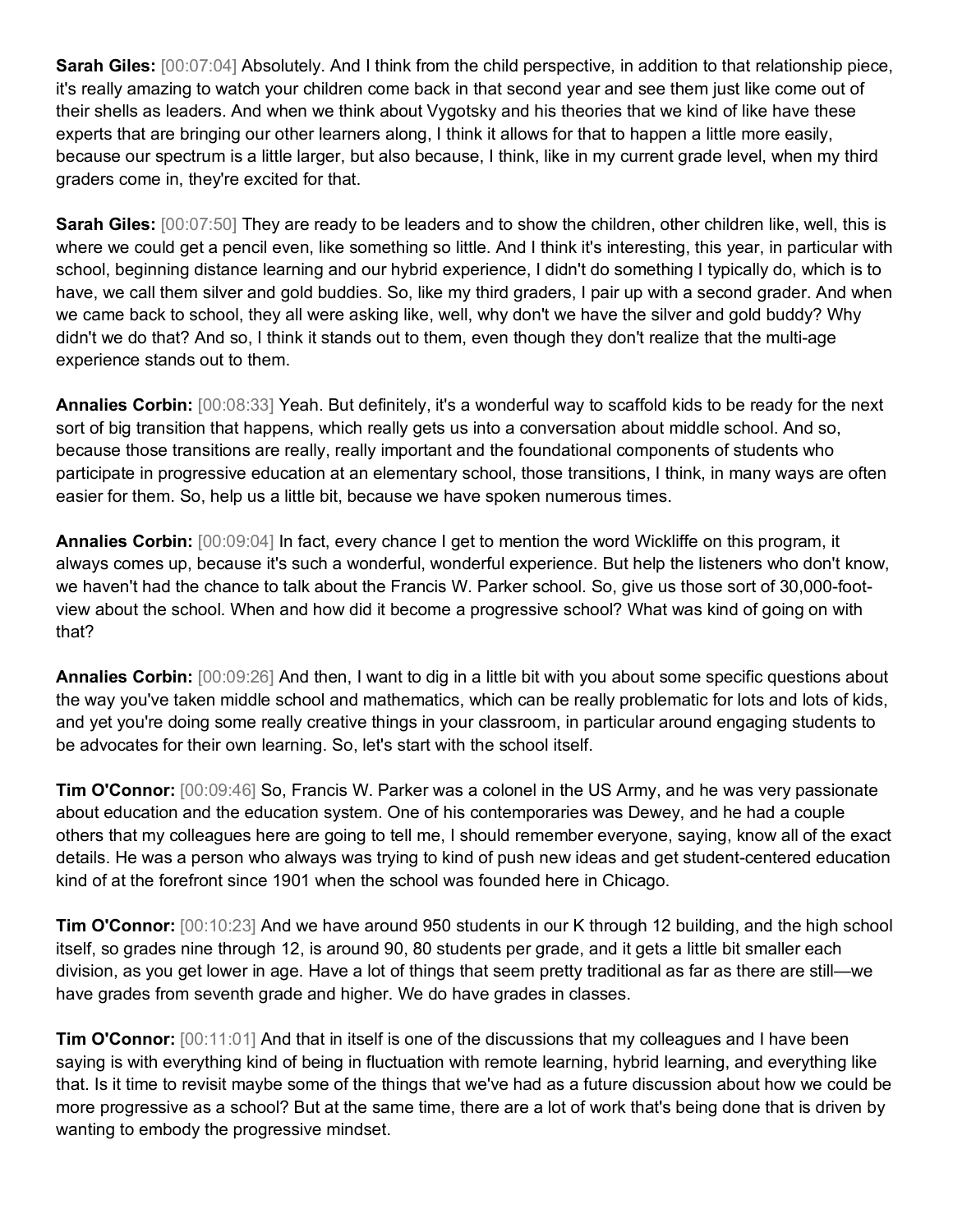**Tim O'Connor:** [00:11:32] And I've learned from a lot of my colleagues here, Teresa Collins is one of the most amazing people I've worked with. And I know she's been involved with the Progressive Ed Network for a number of years. And so, I'm trying to transition us from the big view into kind of looking at my middle school view and my 8th grade view of how we look at progressive ed and we incorporate that in the math program in a variety of ways.

**Tim O'Connor:** [00:12:05] I've tried to, ever since five years ago, get going through the Progressive Ed Network, the National Institute, where I learned a lot of things about myself, and about how I try to convey messages to my students, and maybe it should be a little more the other direction, where my students try and give me questions or come up with ideas that I can help kind of make discoveries along with them.

**Tim O'Connor:** [00:12:35] So, it's really kind of an interesting environment for someone who has—I've been teaching for around seven or eight years before I came here and a lot of things that I thought worked perfectly in my kind of traditional mindset, I kind of had them questioned. And once I got over myself and my ego, I realized, you know what? This might actually make a lot more sense, to start doing things differently in my own practices. So, yeah. Sorry, I kind of rambled off.

**Annalies Corbin:** [00:13:11] No, that's okay, because when we have these conversations, and really sort of reach in, and start pulling on all those threads around the really, really successful innovations that are happening in education, and despite a lot of conversation globally about the things that aren't working, which is true, there are a number of things that aren't working, but the reality is there are a lot of things that are working, working really, really well, right?

**Annalies Corbin:** [00:13:38] And we want to make sure that folks don't lose sight of that. And part of the purpose of this program is to highlight those sort of case studies, if you will, of practices that are, in fact, working really well. And how can we help folks grab a hold of components of these great things, pull them out, and apply them to your own community, your own environment, your own school, your own practice? Right? And so, I appreciate that very much, because that's really the nitty gritty of the work.

**Annalies Corbin:** [00:14:07] And I think that the end of the day, it all boils down to finding new, or maybe not even necessarily new, but creative ways to recognize where your students are within their community, within their families, within their schools, and to find ways to engage them in their own learning, which then ultimately influences your practice. So, Sarah, I really want to be able to dig in a little bit to this idea about student engagement. How do you truly, truly, from your perspective, in your own experience in classroom, how do you ensure engagement of students?

**Sarah Giles:** [00:14:49] Well, I want to preface this by saying I am super lucky and I've only ever worked at Wickliffe my entire career, and I've only ever taught a multi-age class, so all of the things I am saying are coming from that perspective that I don't know, and I do, I agree with Tim, it's very humbling to be a teacher, and especially a progressive educator, and be reflecting on ourselves, and constantly growing and learning. So, I will say that ahead of time, knowing that not everything I am sharing might translate for everybody the moment that they're in.

**Sarah Giles:** [00:15:30] But I think I kind of want to come back to that idea of relationships. And I think that is very key, especially for the age group that I work with. When I think about the beginning of the school year, especially with the students that are new to me, it's getting to know, what are they interested in both in school and outside of school? What is it that makes their family special? Does their family have special interest?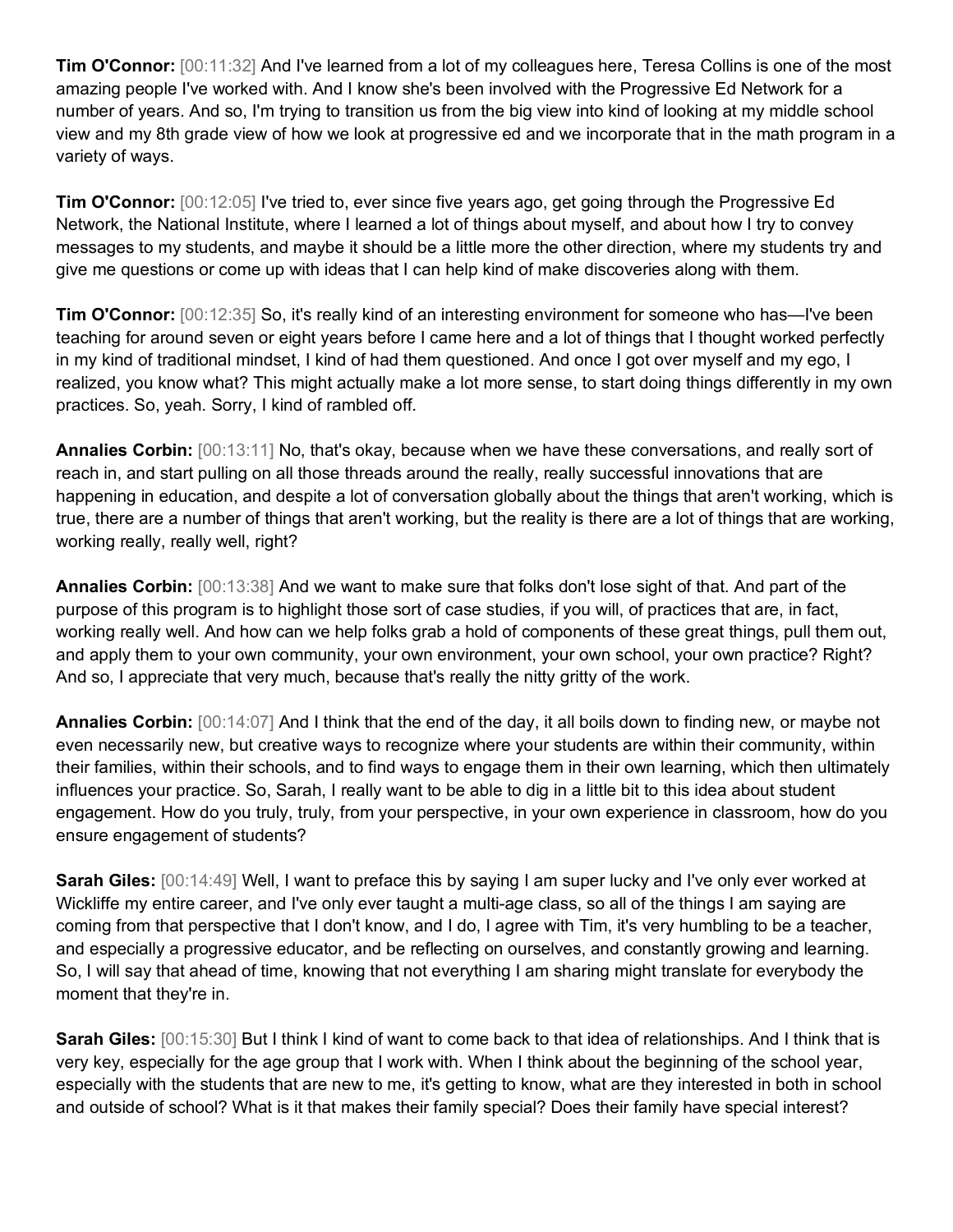**Sarah Giles:** [00:16:04] Even families, family members, so if—I am trying to think of a great example, but for instance, once, we had a grandma, who, she was a great grandma. She used to be a teacher and she loved to read, so she would come in and read with my class. So, you know what I mean? I think finding out all of those things, and understanding the child and the child's family kind of lays the groundwork for engagement. And I think that it's a misconception that in progressive education, we just let children do whatever they want all day long.

**Sarah Giles:** [00:16:44] And especially, Wickliffe is a public school. We follow the same standards as every other public school and it would not be developmentally appropriate to let children do whatever they wanted all day long. So, I think like step one is laying the groundwork, and step two is building in a framework in which child choice is then kind of admitted into the framework, for lack of a better phrase. And again, that's with young children. I think as children get older, there's not as much framework that needs to be built.

**Sarah Giles:** [00:17:22] But I can say for first, second, and a little bit third, third is where we start to see more of a transition to independence. That's a big piece, because I think for children to be engaged, they need to feel successful in what they're doing and they need to have some sense of, okay, this is how I can make this work, this project work, this idea. This is how I can work in a group and understand my role as a group member successfully versus just like trying whatever.

**Sarah Giles:** [00:18:01] And so, I think that's a big piece. I think it's also important to be listening to our children instead of kind of going in with your own idea of how something will go. So, for instance, if one of the things that we're studying is landforms, I understand the standards I need to teach with landforms, but I really let the children lead where we're going with that. What is it that you're interested in, or sometimes, it's even just a little thing. And going with something that a child says, it can look different for each project.

**Sarah Giles:** [00:18:01] Sometimes, that means doing something a little bit more of an independent research. Sometimes, it's even as simple as like right now, the way our recess is structured, our classes are all staying together per COVID. And at this point in our year, some of my students, it's kind of like sibling relationships a little bit, because they don't have that freedom to kind of take a break from each other at recess time. And so, we were brainstorming, what can we do?

**Sarah Giles:** [00:19:18] What games could we create so that we can have successful recess? And one of my students is an expert on making paper airplanes. And so, it's like going with that, like tomorrow, our morning meeting, a portion of it is devoted to him teaching us not one, but two designs for paper airplanes. And so, it's also highlighting when children have something special to share, and then that engagement naturally follows.

**Annalies Corbin:** [00:19:45] Right. It's around adding value to the contribution, and recognizing that the individual student has, in fact, something of value to add into this collaborative mix, whatever that happens to be. So, Tim, let's take that sort of the next iteration in terms of sort of what happens in middle school and some of the projects that you've been specifically doing. And more to that point, you have found some intriguing ways. I did click on those links and I loved them, by the way, right?

**Annalies Corbin:** [00:20:16] In terms of thinking about middle school students and sort of where middle school students are, back to what we were just talking about with Sarah, recognizing the family and their interest, their community that these kids live in, including the community that they create for themselves, the kids or students' communities. And so, you've crafted a set of resources for your kiddos to really meet them where they are based on their interests, and so you have a YouTube channel. So, tell us about sort of what you're doing with that. And more importantly, the sort of why you chose that thing as the mechanism by which you are engaging your kids, because I have no doubt, actually, the kids are pretty darn engaged with what you've created.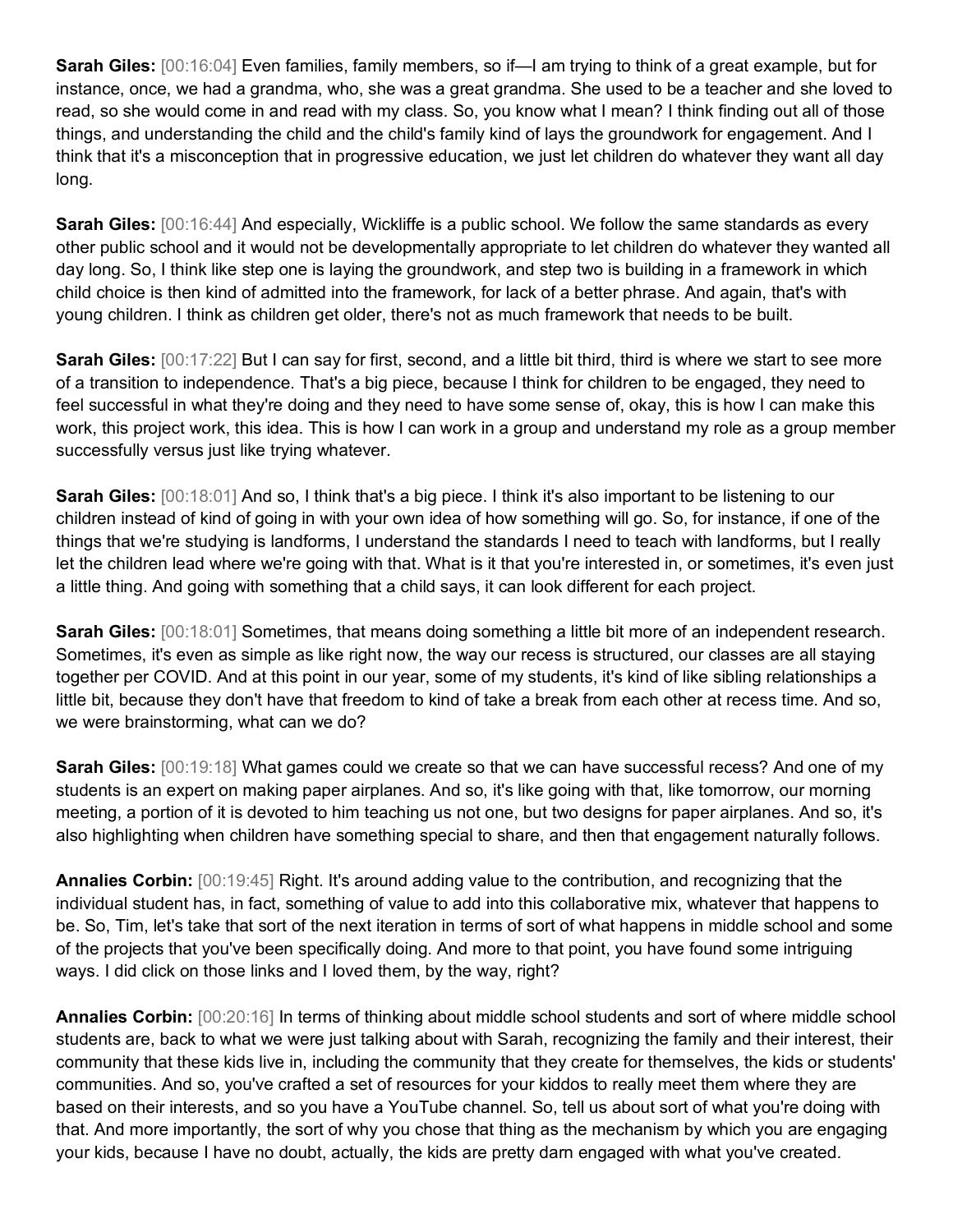**Tim O'Connor:** [00:20:55] I basically kind of was where a lot of my colleagues and a lot of fellow educators were a little over a year ago trying to think, okay, how do I transition from teaching in a classroom to teaching kind of from home over a computer screen? And I just started doing something that I've done a lot more of in the last five years in general, which is just any idea is a good idea to start with. And I can poke holes in it as I go along and maybe find fixes or better options.

**Tim O'Connor:** [00:21:26] But the thing I thought of is how could I give a somewhat normal classroom feel that's not, oh, my gosh, my math teacher is making me watch a video of himself for 20 minutes? That is horrible. So, the idea sort of started with, can I still give out the information that I want to give out for my algebra students and maybe just turn up the fun a little bit, which I mean, I can't explain how cheesy that sounded the first time I thought of it. And then, actually putting it into practice, it still felt cheesy, but I got some pretty amazing feedback.

**Tim O'Connor:** [00:22:07] I just decided that I was going to teach in my house with essentially using my TV over my shoulder as the blackboard, as the whiteboard. And I dressed up in different costumes each time. And I started off just doing kind of like a mix and match. And then, I went to old Halloween costumes, some of my wife's Halloween costumes. I just sort of kind of went for it. And I got really good feedback, because the students, not only were they laughing at me, which I'm okay with anyone laughing at me, it's fair game.

**Sarah Giles:** [00:22:43] Yeah, whatever it takes.

**Tim O'Connor:** [00:22:43] Exactly. But they actually, like the functionality of being able to pause, rewind something if it didn't make sense the first time, go at their own pace. And some of the kids, when I made, let's say, a 20-minute video, they took an hour watching it, but they were taking notes the whole time. They were really making it sink in for themselves. And I got very positive feedback from students and from their parents who had mentioned that their child was laughing when they were supposed to be in class and they didn't know what was wrong.

**Tim O'Connor:** [00:23:20] And then, they walked in and saw me dressed up as a clump of grapes or something. So, really, that's where kind of my brain started. And I have tried to use it this year as well, even in person, to sort of do a flipped classroom where their homework would be to watch a video. And when we're in class, go over practicing what they learned in the video, which has also had some success in that way, too. I'd also wanted to touch on, it's so cool to hear Sarah's explanation of what the connection she makes, the relationships, and the way that the students are really, at the very least, kind of equals on our journey through education, because that's so similar to what I want to have happen in my classroom.

**Tim O'Connor:** [00:24:11] So, the age difference really doesn't cause us to have different mindsets. I just like to think of myself sort of as the tour guide. I know what they're going to see, but I can help them see highlights and I can point out things like, isn't that pretty cool? And stuff like that. And they are more bought in. They know that they are part of that journey. And I think it does create an entire community in the classroom where we are all together. So, yeah.

**Annalies Corbin:** [00:24:43] I like that. I hear facilitators of learning all the time, but nobody has professed themselves to be a tour guide. I love that. That's great. Thank you for that, Tim. I'm going to use that one. My buddy, Tim, he says, teachers are like tour guides, so that's perfect. And if you step back and sort of think about it, you're asking those kids to truly, truly go on a journey with you, and to be engaged with you, to get something out of it, and to hopefully then give something back.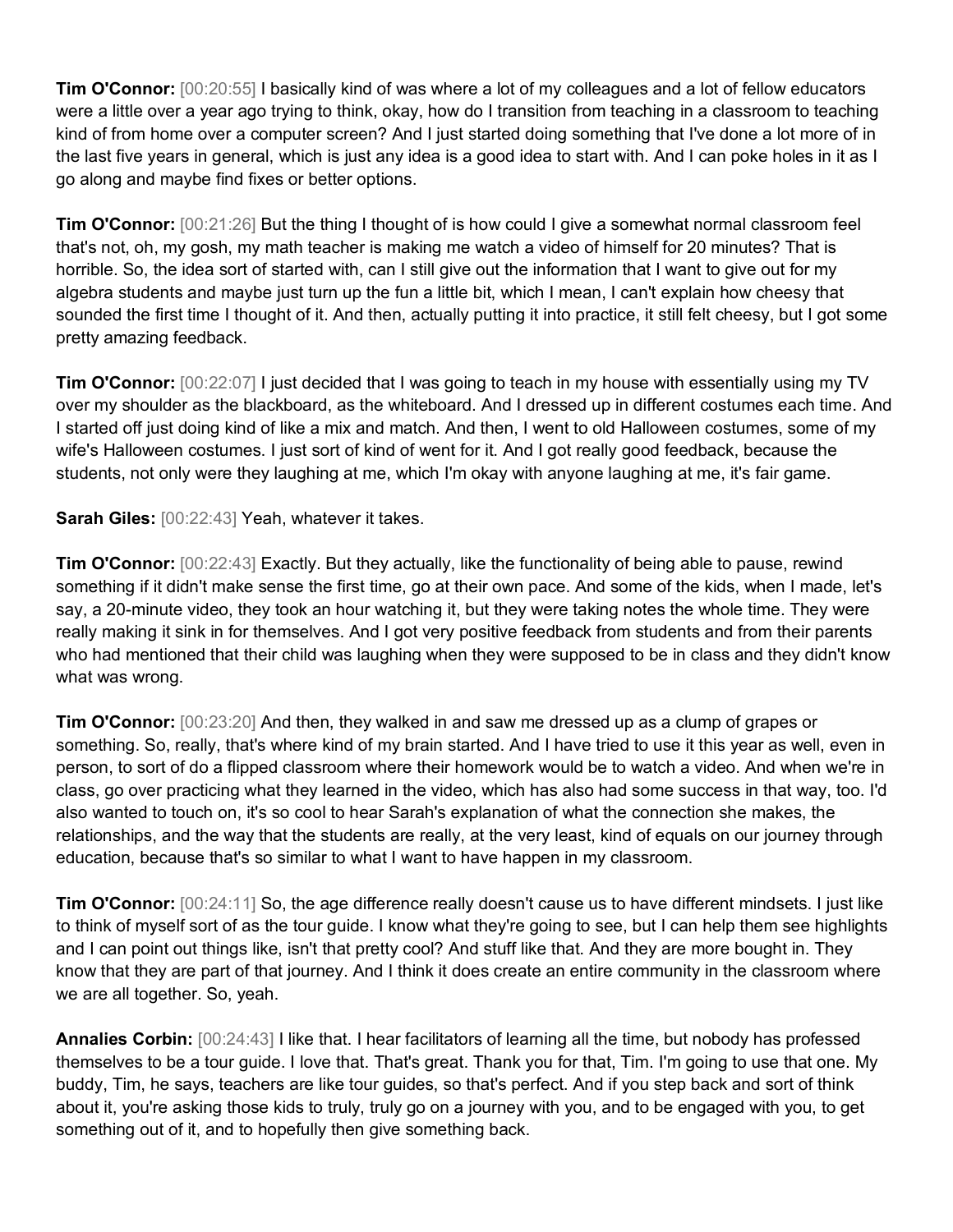**Annalies Corbin:** [00:25:12] And that does make it more like a journey, and adventure, and less like the ho hum day to day that unfortunately lots of folks attribute to or associate with school, right? It's a thing we have to do instead of an opportunity that we have. And that's a very, very different way to sort of think about that. So, I want to dig in just a little bit, because this has been a great conversation, but I think that we want to sort of touch on some of the realities.

**Annalies Corbin:** [00:25:41] There are barriers. There's a reason that not all schools are progressive schools. And so, Sarah, help us understand a little bit some of the barriers. And the irony, of course, is you were both embedded in all progressive schools, but the reality of it is that not all schools are progressive schools. And so, why do you think that is? What's the barrier, Sarah, from an elementary perspective that might make that difficult?

**Sarah Giles:** [00:26:09] Yeah. Again, I don't know what it's like to not be a progressive teacher, but I suspect that this job is pretty challenging in that regard of some of the barriers that I think are probably barriers for any elementary teacher, right? There are forms of assessment, namely state testing, that are in direct opposition of what we believe. And so, it's navigating your way through those things and trying to find a balance of, if you don't believe in that, but if your school has like the lowest scores, then that doesn't look great to a larger community, even if you know and maybe your smaller community knows that's not a reflection of true learning.

**Sarah Giles:** [00:27:10] So, I do think for a lot of progressive educators in the public setting, that is a huge barrier. I think that at times, it can kind of be this feeling of, so we are a progressive school in a district with other elementary schools. And I think it can be tricky, because, well, I would consider two-three its own grade level. At the district level, second grade is a grade level and third grade is a grade level. So, it's kind of trying to sort through all of that stuff to make it mesh in the way I would like it to.

**Sarah Giles:** [00:27:51] So, I think those are, for sure, some barriers. I think I don't personally feel like it's limiting to have particular standards or curriculum that we are asked to follow. I think we can be creative with that. But I think that sometimes, things can't necessarily veer off as far as I could see the potential for them to do that, because I do know that I still have these other goals kind of looming over and we need to come back a little bit. So, I think that is not particularly a barrier, but something that's a constant push and pull.

**Annalies Corbin:** [00:28:36] Sure. Same question to you, Tim. And you have either the advantage or disadvantage, depending on your point of view, of having been in a variety of different school settings, a little different than Sarah's journey. So, from your perspective, and I guess I would also ask you to add that sort of middle school ones, too, because one of the things we haven't talked about in this conversation is middle school is tough. All school is hard, but middle school is a funny space.

**Annalies Corbin:** [00:29:04] It's that middle space, right? And you've got kids that are maturing at such highly variable rates, right? And it seems to coalesce for kiddos in middle school, right? When they start middle school, they can still love the teacher more than they love each other, and we embrace that. But something happens along the way in middle school. By the time they hit eighth grade, holy moly, man, they might not really love you so much.

**Annalies Corbin:** [00:29:27] They might like love the person sitting next to them, maybe a little bit more, but not sure what to do with that. Hormones going. You've got family things going. You've got growing up things going. And sometimes, education can get lost in the midst of all of that going on, right? So, share with us a little bit your thoughts about some of the barriers from a progressive standpoint as it relates to middle school.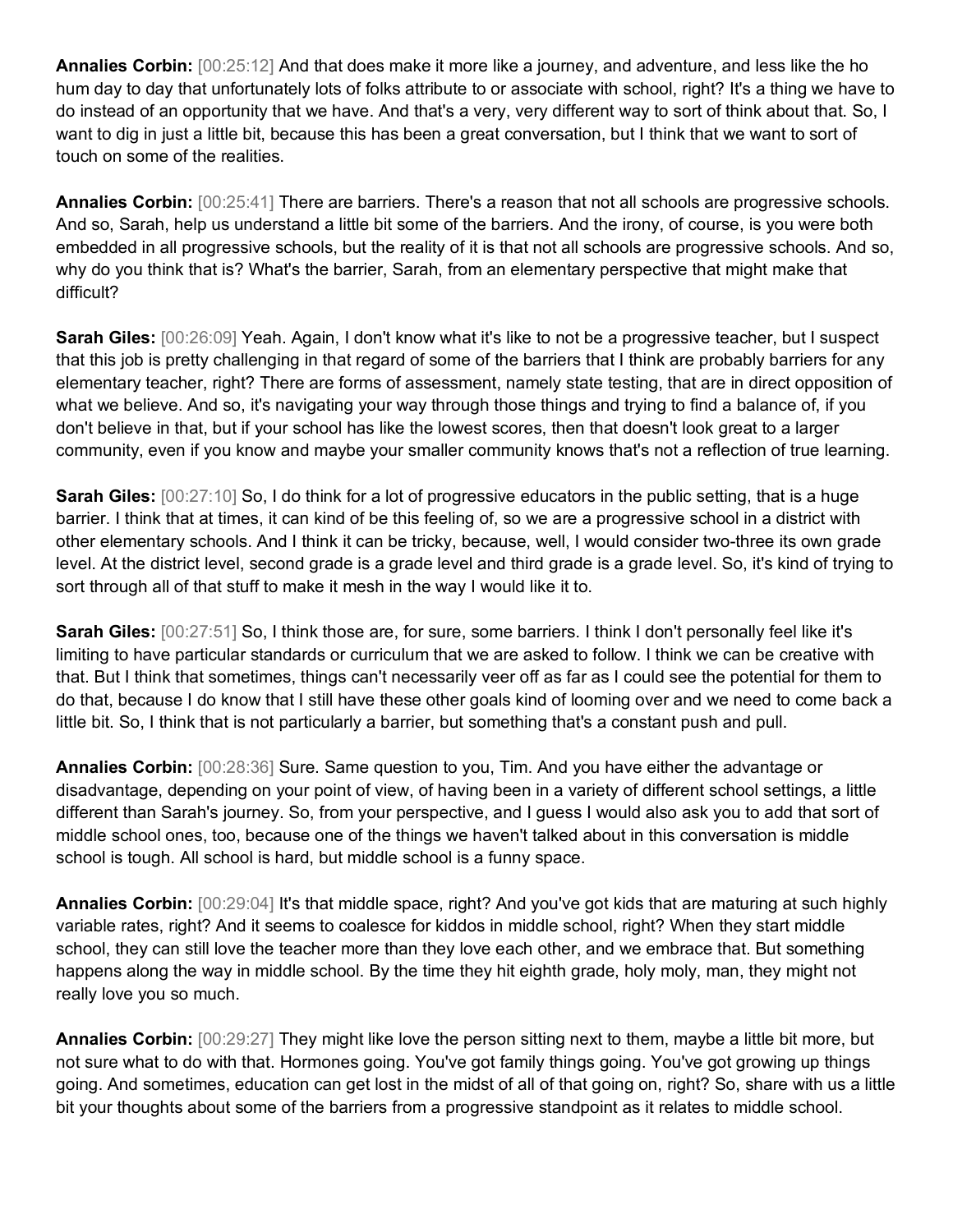**Tim O'Connor:** [00:29:49] Yeah. I think there are a few of the things that Sarah mentioned that are definite boundaries, as you might say, are barriers to entry. Just because we are able to have a lot more autonomy in my own classroom, our school has more freedom as far as scheduling, and getting different resources, and things like that, where we are blessed in a lot of ways. And it sometimes makes me feel guilty that we have such ability to do some great things that not everyone else gets to.

**Tim O'Connor:** [00:30:27] But I think a couple of the big things that jumped out in my head when I was thinking about this is it's kind of the trust from not just the administrators in this building, but also when you look outside of our walls, it's with other institutions except students coming from our school, do they know that those students are coming in with a set skill? Can they trust what we are giving is what other schools would be giving to their students?

**Tim O'Connor:** [00:31:04] And so, I think that's where I know for our high schoolers that are going on and looking for universities or colleges to attend, our college counseling department spends a lot of time and effort to connect with universities' admissions programs so that it's very clear what a Parker student brings with them. And that is one of the biggest things that I thought of. But just in my own classroom, when I have an idea about, should I try this? Maybe that would be a way that students would be more engaged or the students would respond to something really well.

**Tim O'Connor:** [00:31:42] I can just try it. It doesn't always work, but it's nice to be able to have that freedom where I can try to say, hey, I'm not going to grade this test, you all are going to grade your own test. And I just live with the score that they write down at the top. And that's just an example of something I've done. And I will say it's shocking how honest and sincere they are when they do that. It's kind of amazing. But to be able to try something like that is not what every administrator would be comfortable with. So, I'm sure there are plenty of other reasons, but that's probably a couple of the biggest ones that stand out.

**Annalies Corbin:** [00:32:26] Yeah. And that's definitely one of the things that I've heard numerous working with schools all over the country and around the world, different kinds of schools, different places. Any time had passed, we would go in just to sort of really help them think about what could teaching and learning look like. If you were to reimagine and a blank slate, what do you want to be? And oftentimes, what happens is we start with all the reasons why we can't instead of all the reasons why we should.

**Annalies Corbin:** [00:32:54] And so, I think that's part of it, back to your statement, from an administrative or from a state-testing standpoint or just that giant fear of, if we do it differently, what might happen? It might go incredibly well, but oftentimes, what happens is it starts out well, and then there's what I always like to talk about just a snowball, there's this moment in all of these transformational sort of initiatives where the balance is such that it can get really dicey for a little while, and you have to be willing to live through the storm to see the sun shining on the flip side of it, and to have learned so much through that experience.

**Annalies Corbin:** [00:33:34] But that can be hard from an administrative or decision-making standpoint to justify to communities, to families. So, I think that all of that is very, very real. I like to close the program by recognizing that not everybody who's listening is in the schools that you're in or has had the chance to have the opportunity, the experience that you have, but who may want to try what they heard you talking about. So, Sarah, we'll start with you. If somebody came to you, and said, hey, I want to do this thing, but what's the one piece of advice you would give them as somebody was getting ready to embark in a new journey for their own teaching and learning, what would it be?

**Sarah Giles:** [00:34:16] I kind of think for me, school should be fun. I mean, not chaotic, but I think it should be fun. And I think that the children should be having fun. And like it's okay to have fun, too, as a teacher. Like it